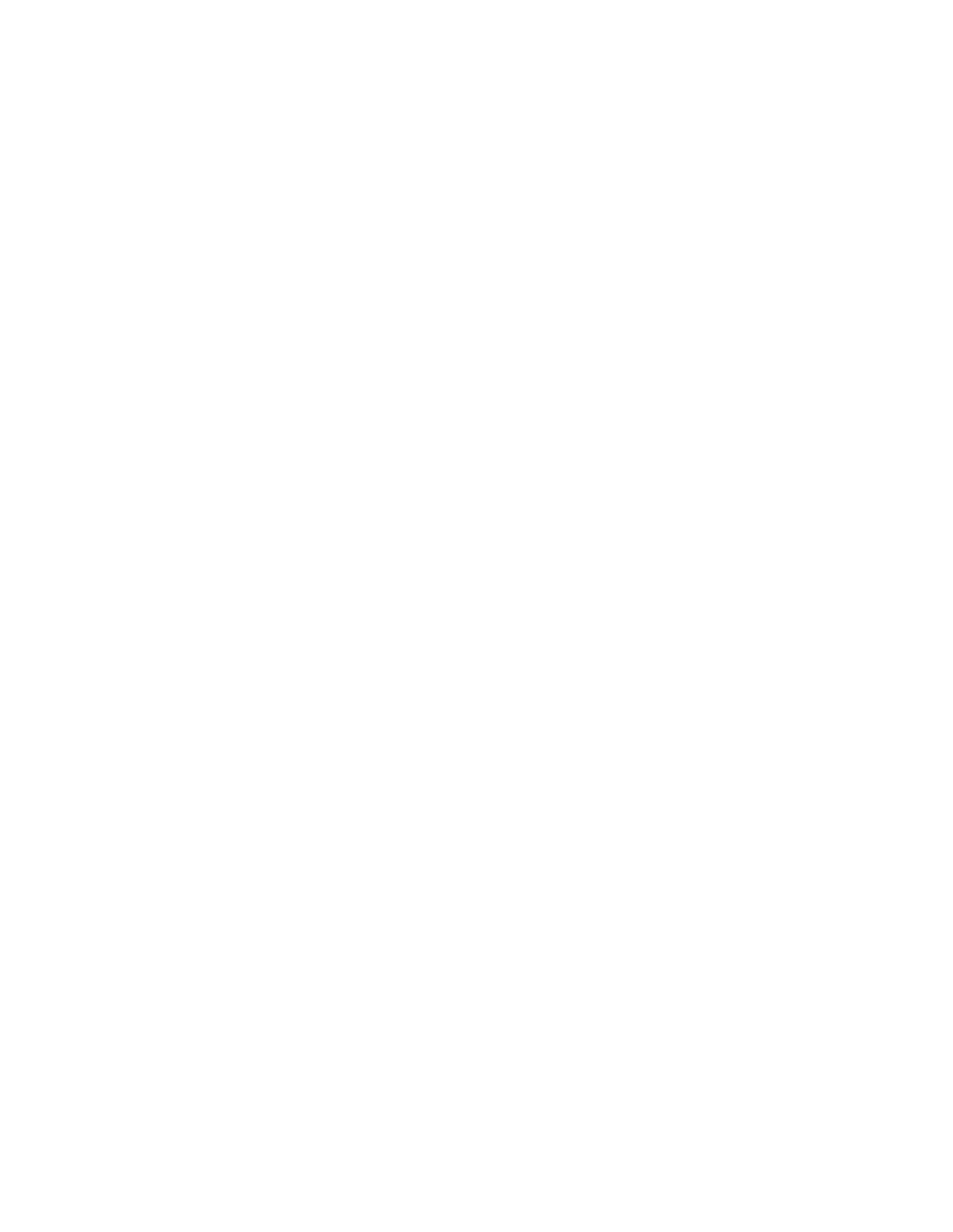# **Electric Service Evaluation Template for Electric Fleets**

- **•** This template is intended for customers that are embarking on a fleet electrification project and are ready to begin evaluating their electric service needs. Filling out as much of the information as possible will help your electric company evaluate the electrical service needs for your project.
- **•** You may evaluate multiple locations with a single form if the planned fleet operating profile is the same at each location and the locations are served by the same electric company. If additional space is needed for any question, please attach additional sheets.
- **This template is NOT intended to replace the standard service request form of any given electric** company. Additional paperwork may be required to initiate a formal service request.
- **•** This template may be updated periodically. Please check for the latest version here: https://www.eei.org/issuesandpolicy/electrictransportation/Documents/ElectricServiceEvaluation Template.pdf

## Contact Information

**Customer.** The customer is typically the organization named on the electric bill.

| Name of organization:                              |                           |  |  |  |
|----------------------------------------------------|---------------------------|--|--|--|
| Electric company serving the customer:             | Service agreement number: |  |  |  |
| Customer project lead or primary point of contact: |                           |  |  |  |
| Title:                                             |                           |  |  |  |
| Phone number:                                      | Email address:            |  |  |  |

**Vendor or manufacturer.** If you are a vendor, manufacturer, or design consultant filling out this form on behalf of a customer, please fill out the following information. NOTE: a customer must authorize its electric company to share customer information with third parties. This form does not constitute authorization.

| Name of company:                 |                |
|----------------------------------|----------------|
| Vendor primary point of contact: |                |
| Title:                           |                |
| Phone number:                    | Email address: |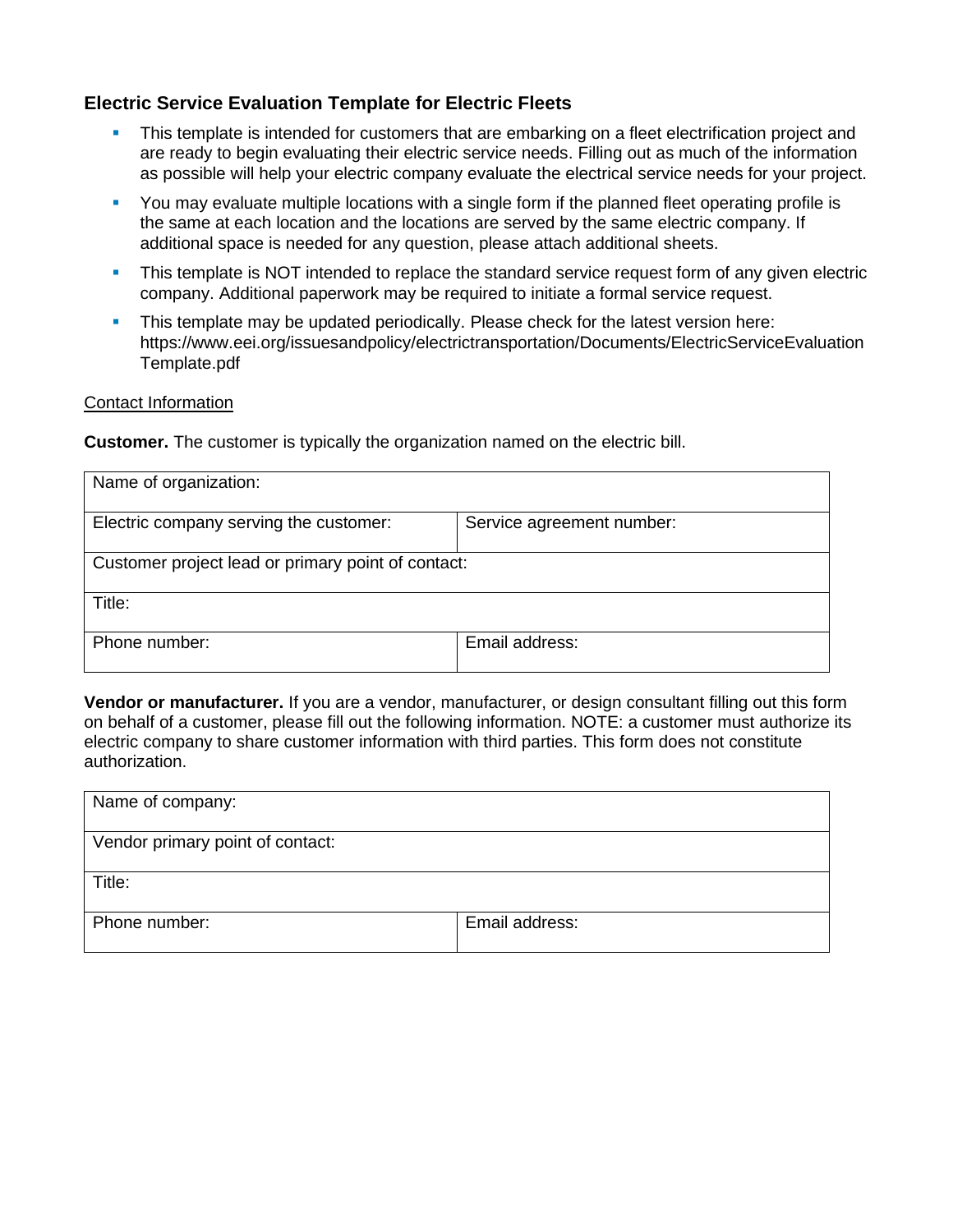### Location Information

**Location(s) to be evaluated.** If evaluating a single location, fill out Location 1 and leave the other locations blank. If more than 3 locations are to be evaluated, please attach an additional sheet. NOTES: Leased properties may require additional coordination with the property owner. If a location is served by a different electric company, a separate form will be needed.

| <b>Location 1</b>                                                                                                          |        |                                       |                                                                                                         |               |            |
|----------------------------------------------------------------------------------------------------------------------------|--------|---------------------------------------|---------------------------------------------------------------------------------------------------------|---------------|------------|
| Street address:                                                                                                            |        |                                       | If multiple sites are being evaluated,<br>what is the priority for evaluation of this<br>site? (circle) |               |            |
| City:                                                                                                                      | State: | ZIP:                                  | <b>HIGH</b>                                                                                             | <b>MEDIUM</b> | <b>LOW</b> |
| Does the customer lease<br>If leased, what<br>is the term<br>this site? (circle)<br>(years)?                               |        | If leased, who is the property owner? |                                                                                                         |               |            |
| <b>NO</b><br><b>YES</b>                                                                                                    |        |                                       |                                                                                                         |               |            |
| <b>Location 2</b>                                                                                                          |        |                                       |                                                                                                         |               |            |
| Street address:                                                                                                            |        |                                       | If multiple sites are being evaluated,<br>what is the priority for evaluation of this<br>site? (circle) |               |            |
| City:                                                                                                                      | State: | ZIP:                                  | <b>HIGH</b>                                                                                             | <b>MEDIUM</b> | <b>LOW</b> |
| Does the customer lease<br>If leased, what<br>this site? (circle)<br>is the term<br>(years)?                               |        |                                       | If leased, who is the property owner?                                                                   |               |            |
| <b>YES</b><br><b>NO</b>                                                                                                    |        |                                       |                                                                                                         |               |            |
| <b>Location 3</b>                                                                                                          |        |                                       |                                                                                                         |               |            |
| Street address:                                                                                                            |        |                                       | If multiple sites are being evaluated,<br>what is the priority for evaluation of this<br>site? (circle) |               |            |
| City:                                                                                                                      | State: | ZIP:                                  | <b>HIGH</b>                                                                                             | <b>MEDIUM</b> | <b>LOW</b> |
| Does the customer lease<br>If leased, what<br>is the term<br>this site? (circle)<br>$(years)$ ?<br><b>YES</b><br><b>NO</b> |        |                                       | If leased, who is the property owner?                                                                   |               |            |

**Site diagram:** Please attach to this form a site diagram for each location to be evaluated that identifies where the vehicles are expected to charge. This can be a simple aerial photo (e.g., Google maps) with markings added to indicate parking/charging location.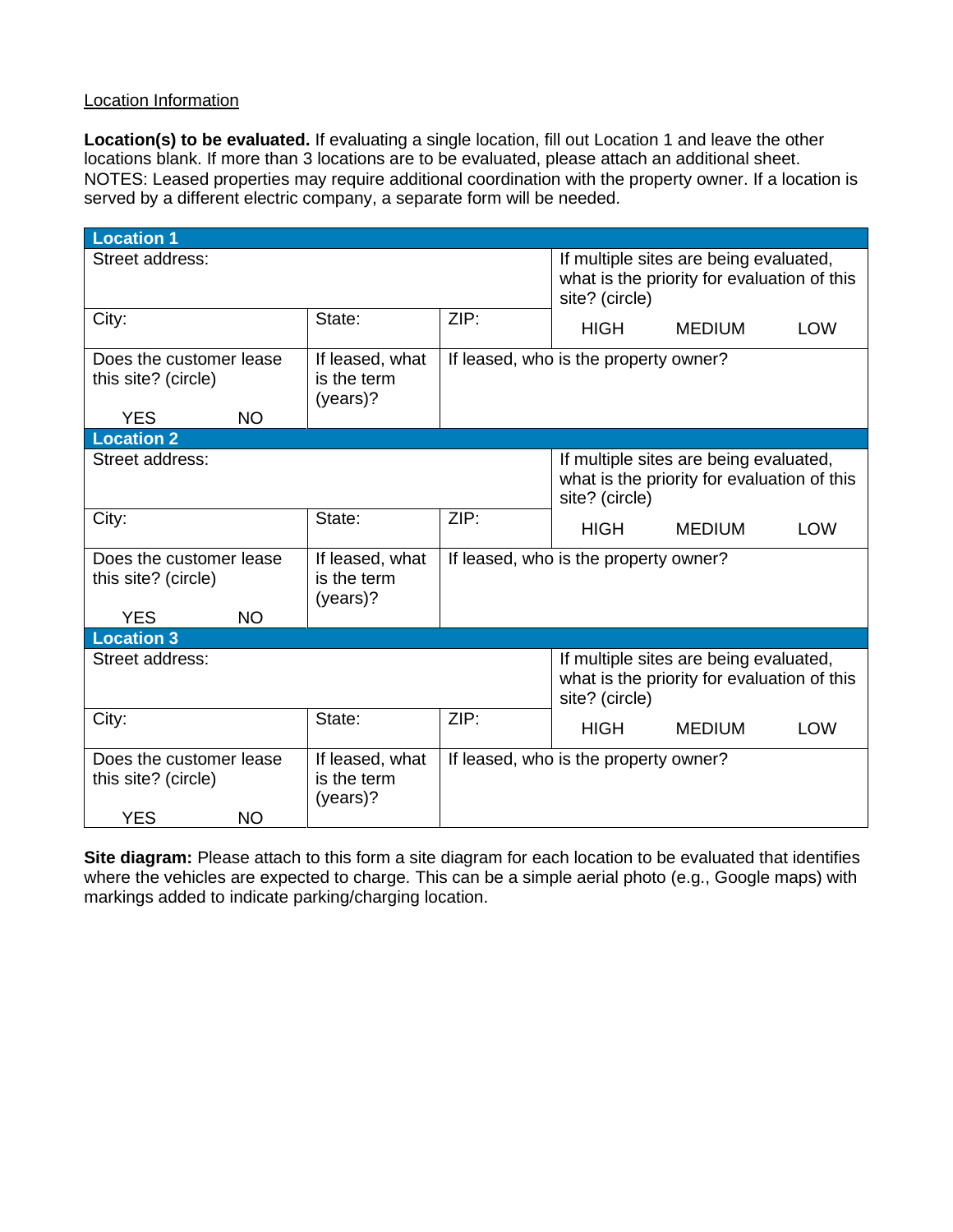Vehicle and Operating Profile Information

**Operating profiles of vehicles planned to charge at this location**. Please complete a row for each of the unique daily operating profiles for the vehicles that will charge at this location.

|                | <b>Vehicle Make and</b><br><b>Model</b>     | <b>Battery</b><br>capacity<br>(kWh) | <b>Quantity</b> | <b>Est. Driving</b><br><b>Start and End</b><br>Time(s)<br>(e.g., 9 a.m. to<br>5 p.m.) | <b>Est. Parking</b><br><b>Start and End</b><br>Time(s)<br>(e.g., 5 p.m. to 9<br>a.m. | Est.<br><b>Charge</b><br><b>Duration</b><br>(hrs.) | Est.<br><b>Daily</b><br><b>Mileage</b><br>(mi.) |
|----------------|---------------------------------------------|-------------------------------------|-----------------|---------------------------------------------------------------------------------------|--------------------------------------------------------------------------------------|----------------------------------------------------|-------------------------------------------------|
| 1              |                                             |                                     |                 |                                                                                       |                                                                                      |                                                    |                                                 |
| $\overline{2}$ |                                             |                                     |                 |                                                                                       |                                                                                      |                                                    |                                                 |
| 3              |                                             |                                     |                 |                                                                                       |                                                                                      |                                                    |                                                 |
| $\overline{4}$ |                                             |                                     |                 |                                                                                       |                                                                                      |                                                    |                                                 |
|                | Total vehicles charging at this<br>location |                                     |                 |                                                                                       |                                                                                      |                                                    |                                                 |

**Procurement plan.** For each of the vehicles that will charge at this location, please specify the anticipated timing of delivery.

| <b>Vehicle Make and Model</b> | Quantity   Order placed? (YES<br>or NO) | <b>Anticipated delivery date</b><br>$\mid$ (mm/dd/yyyy) |
|-------------------------------|-----------------------------------------|---------------------------------------------------------|
|                               |                                         |                                                         |
|                               |                                         |                                                         |
|                               |                                         |                                                         |

**Procurement plans within the next 5 years.** If you are planning to procure additional vehicles to charge at this location over the next 5 years, please describe the type, quantity, and anticipated timing for delivery of these vehicles below.

| Vehicle Make and Model | Quantity Estimated timing for delivery (month or year) |  |  |
|------------------------|--------------------------------------------------------|--|--|
|                        |                                                        |  |  |
|                        |                                                        |  |  |
|                        |                                                        |  |  |

**Sustainability goals.** Does your organization have any longer-term sustainability or environmental goals that may lead to procuring more electric vehicles in the future? If so, please describe below.